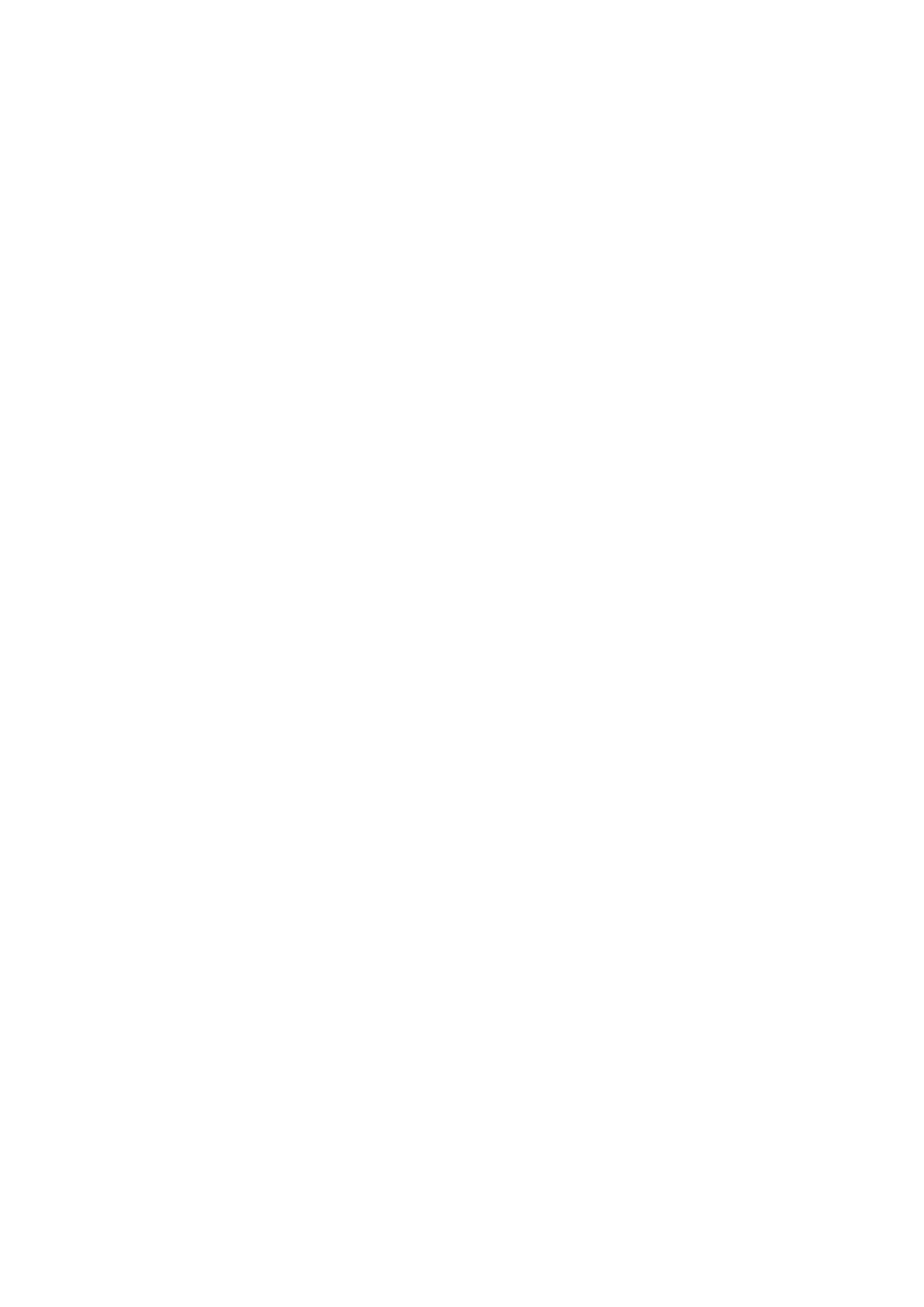

# Church of England (Miscellaneous Provisions) Measure 2010

# **2010 NO. 1**

A Measure to amend the New Parishes Measure 1943; to amend section 6 of the Church Commissioners Measure 1947; to amend section 2 of the Church Funds Investment Measure 1958; to amend section 21 of the Clergy Pensions Measure 1961; to amend section 2 of the Ecclesiastical Jurisdiction Measure 1963; to amend the Endowments and Glebe Measure 1976; to amend section 69 of the Pastoral Measure 1983; to amend Schedule 1 to the National Institutions Measure 1998; to amend section 24 of the Commons Act 2006; to make provision for gifts made to or for the benefit of the Church of England; to make provision for the status of corporate bodies of cathedrals and new provision with respect to canons in Christ Church cathedral; and for purposes connected therewith. [18th March 2010]

## **1 Amendment of New Parishes Measure 1943**

The New Parishes Measure 1943 (6 & 7 Geo. 6 No. 1) shall have effect subject to the amendments set out in Schedule 1.

#### **2 Amendment of Church Commissioners Measure 1947**

In section 6(3B)(a) of the Church Commissioners Measure 1947 (10 & 11 Geo. 6 No. 2) for the words "section 11(2)" there shall be substituted the words "paragraph (d)".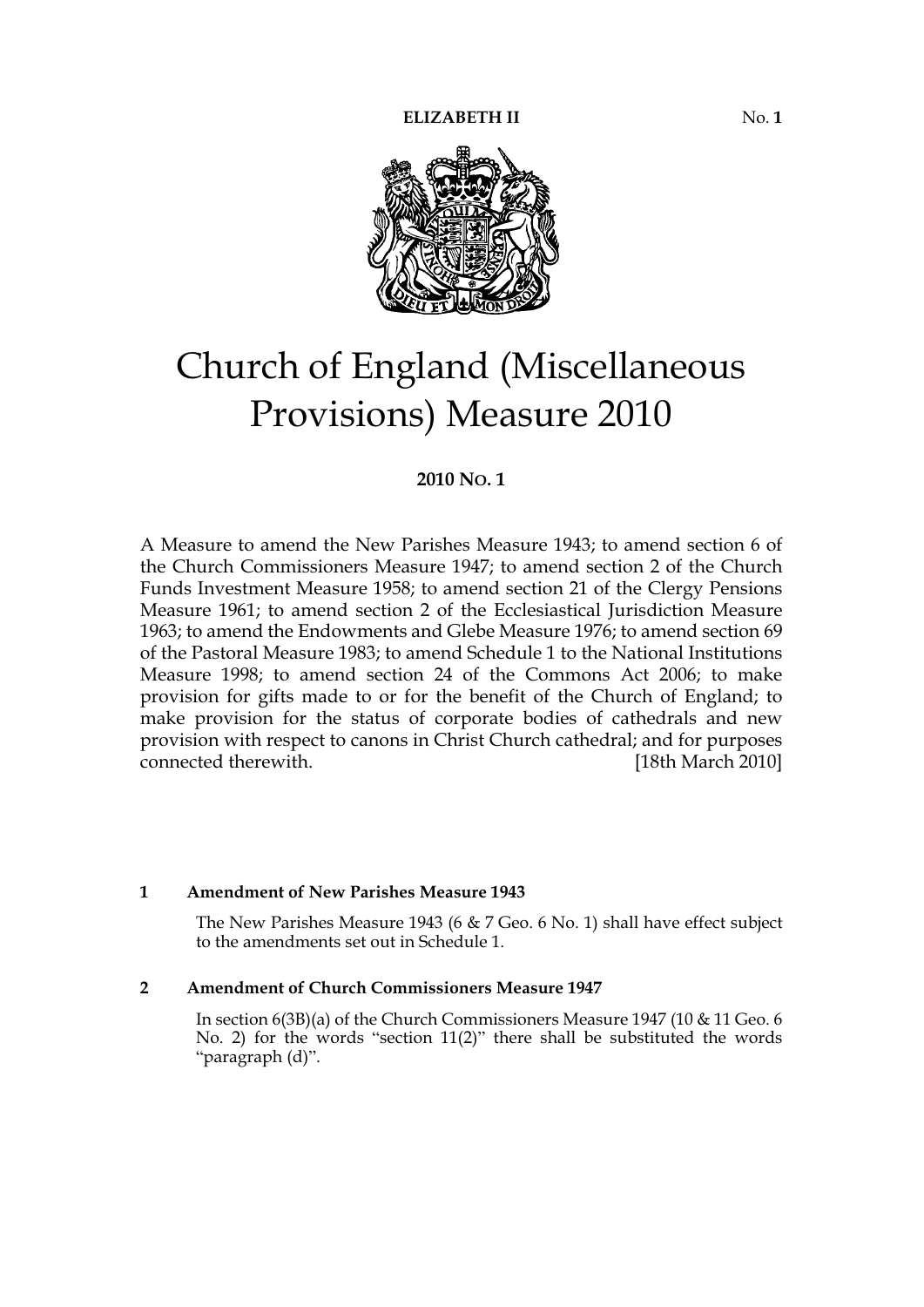# **3 Amendment of Church Funds Investment Measure 1958**

In section 2 of the Church Funds Investment Measure 1958 (6 & 7 Eliz. 2 No. 1) paragraph (a) and, in paragraph (d), the words "the Central Board or" are hereby repealed.

## **4 Amendment of Clergy Pensions Measure 1961**

In section 21 of the Clergy Pensions Measure 1961 (9 & 10 Eliz. 2 No. 3) after subsection (10) there shall be inserted the following subsection  $-$ 

"(10A) The Board shall have power to appoint such committees and may delegate to them such functions as they think fit and persons who are not members of the Board may be appointed to any such committee.".

## **5 Amendment of Ecclesiastical Jurisdiction Measure 1963**

- (1) Section 2 of the Ecclesiastical Jurisdiction Measure (1963 No. 1) shall be amended as follows—
	- (a) in subsection (2), immediately before the word "holds" there shall be inserted the word "who";
	- (b) in subsection (4), for the words "at which a Circuit Judge is obliged to vacate that office", in both places where they occur, there shall be substituted the words "of seventy years"; and
	- (c) for subsection (4A) there shall be substituted the following subsection—
		- "(4A) Where the bishop of a diocese considers that there are special circumstances which make it desirable in the interests of the diocese to retain the chancellor of the diocese in office after the date on which he would otherwise retire in accordance with subsection (4), he may from time to time authorise the continuance in office of the chancellor after that date for such period or further periods, not exceeding one year in all, as he may specify.".
- (2) Subsection (1)(b) and (c) shall have effect in relation to any appointment of a chancellor made on or after 31st March 1995.

## **6 Amendment of Endowments and Glebe Measure 1976**

The Endowments and Glebe Measure 1976 (1976 No. 4) shall be amended as follows—

- (a) in section 20(2A), for the word "(6A)" there shall be substituted the word "(6B)", for the words "subsection (2)" there shall be substituted the words "subsections  $(1)(A)$  and  $(2)$ " and the words "or  $(2C)$ " shall be omitted; and
- (b) in section 23(2), after the word "Commissioners" there shall be inserted the words ", where that consent was required to the acquisition of the building or land".

# **7 Amendment of Pastoral Measure 1983**

Section 69 of the Pastoral Measure 1983 (1983 No. 1) shall be amended as follows—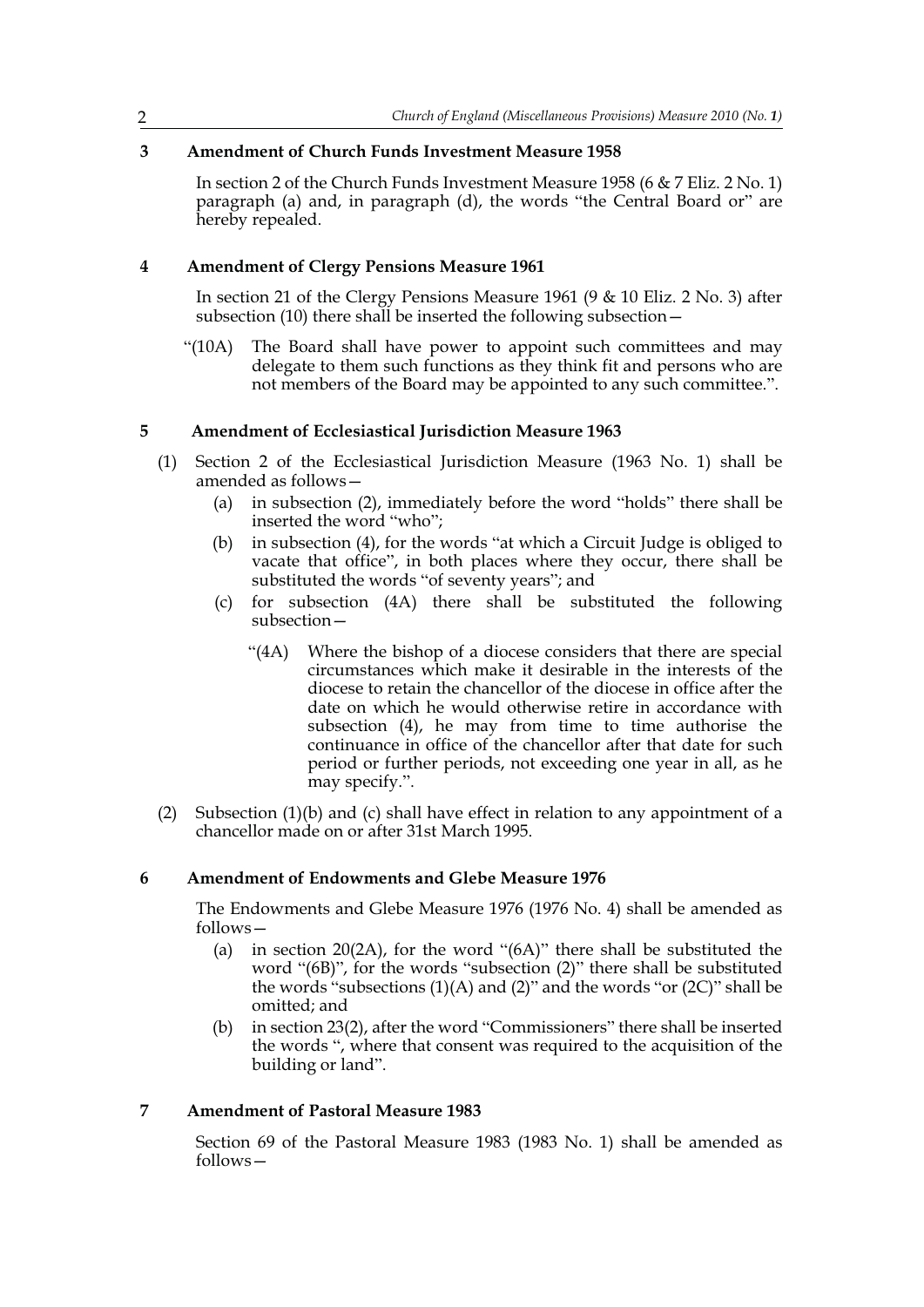- (a) at the end of subsection  $(1)$ , there shall be added the following words  $-$  "Provided that, where an appeal has been brought against a draft scheme which implements the relevant recommendations, and Her Majesty in Council has not determined the appeal under section 9(4) or (6) within the period referred to in paragraph (d), that paragraph shall have effect as if that period had been extended to the date on which the decision on the appeal is delivered."; and
- (b) at the end of subsection (3) there shall be added the following words— "or, where the proviso to subsection (1) applies, the date on which the decision of Her Majesty in Council on the appeal is delivered".

#### **8 Amendment of National Institutions Measure 1998**

In Schedule 1 to the National Institutions Measure 1998 (1998 No. 1), after paragraph 4 there shall be inserted the following paragraph—

- "4A (1) Elected members of the Council shall be elected in accordance with the Standing Orders of the General Synod.
	- (2) Subject to sub-paragraph (3) below, if an elected member ceases to be a member of the House of the General Synod which elected that member, the member shall cease to be a member of the Council.
	- (3) If an elected member ceases to be a member of the General Synod by virtue of the dissolution of that Synod, the member shall not cease to be a member of the Council by virtue of sub-paragraph (2) above, but if that member does not stand for re-election or is not re-elected to the General Synod an election to fill that member's place as a member of the Council shall be held in accordance with the Standing Orders of the General Synod.".

#### **9 Gifts to the Church of England**

Any gift which—

- (a) is expressed as a gift to or for the benefit of the Church of England or expressed in words substantially to the like effect, and
- (b) takes effect on or after the coming into force of this section,

shall, in the absence of any contrary intention, be construed and take effect as a gift to or for the benefit of the Archbishops' Council, but subject to any trusts or other conditions expressed in the instrument by which the gift is made.

#### **10 Cathedrals**

- (1) It is hereby declared that the corporate body of a cathedral established under section  $9(1)(a)$  of the Cathedrals Measure 1999 (1999 No. 1) is an ecclesiastical corporation for the purposes of section 96(2) of the Charities Act 1993 (c. 10).
- (2) For section 43 of the Cathedrals Measure 1963 (1963 No. 2) there shall be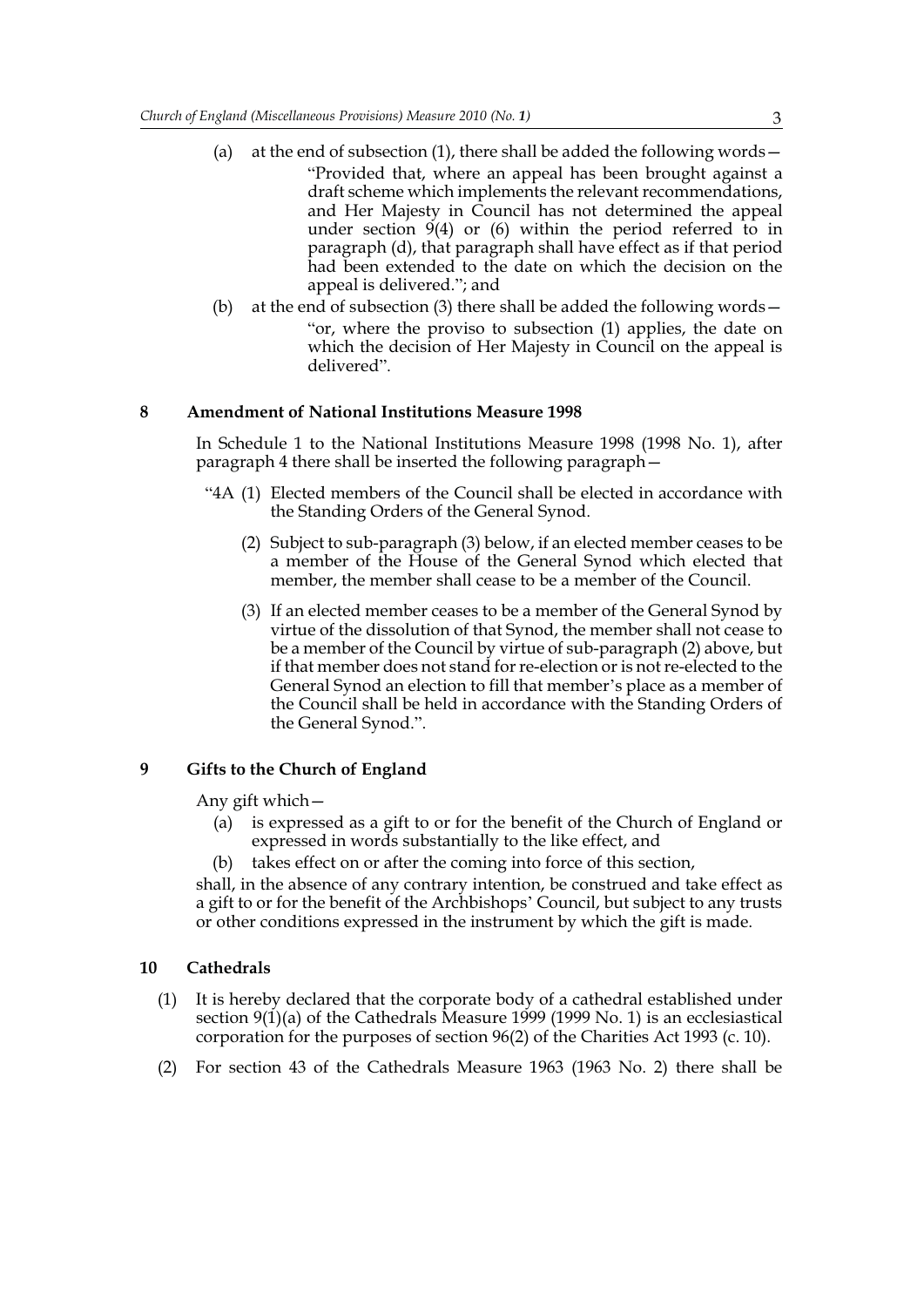substituted the following section—

#### **"43 Further provisions as to Oxford**

- (1) The bishop shall have power after consulting, first, the dean and then the dean and chapter, to appoint non-residentiary canons in the cathedral church of Christ in  $\overrightarrow{O}x$  ford as follows -
	- (a) not more than 35 who are clerks in holy orders either of the Church of England or of a Church in communion with the Church of England,
	- (b) not more than 10 lay canons, being lay persons who are actual communicants within the meaning of the Church Representation Rules contained in Schedule 3 to the Synodical Government Measure 1969 and who, in the opinion of the bishop, have given distinguished service to the diocese of Oxford or to the cathedral church and who have an active commitment to and concern for the life of the cathedral church and its mission and service, and
	- (c) not more than 5 persons who shall be known as "ecumenical canons", being persons who are baptised and members in good standing of a Church (not in communion with the Church of England) which subscribes to the doctrine of the Holy Trinity.
- (2) A non-residentiary canon appointed under subsection (1)(a) or under subsection (1) as originally enacted shall, unless the bishop otherwise determines, vacate that office—
	- (a) on ceasing to be beneficed, or licensed to serve, in the diocese of Oxford, or
	- (b) on attaining the age of 70 years,

whichever event first occurs.

- (3) A non-residentiary canon appointed under subsection (1)(b) or (c) shall hold that office in accordance with the terms of his or her appointment, which shall be specified by the bishop and agreed by him with the dean and chapter of the cathedral church and the terms of appointment shall specify the duration of the appointment, the circumstances in which it can be terminated and such other conditions as the bishop thinks fit.
- (4) The bishop may confer the title of canon emeritus in the cathedral church on any non-residentiary canon who vacates that office under subsection (2) or in accordance with subsection (3).
- (5) The dean and chapter of the cathedral church may, after consulting the bishop, confer the title of canon emeritus on—
	- (a) any former residentiary canon of the cathedral church,
	- (b) any former canon who filled the additional canonry created under section 42, and
	- (c) any former lay canon appointed in accordance with section 2 of the Church of England (Miscellaneous Provisions) Measure 1995 (1995 No. 2).
- (6) Subsection (5) applies whether the former canon held office before or after the coming into force of section 10 of the Church of England (Miscellaneous Provisions) Measure 2010 (2010 No. 1).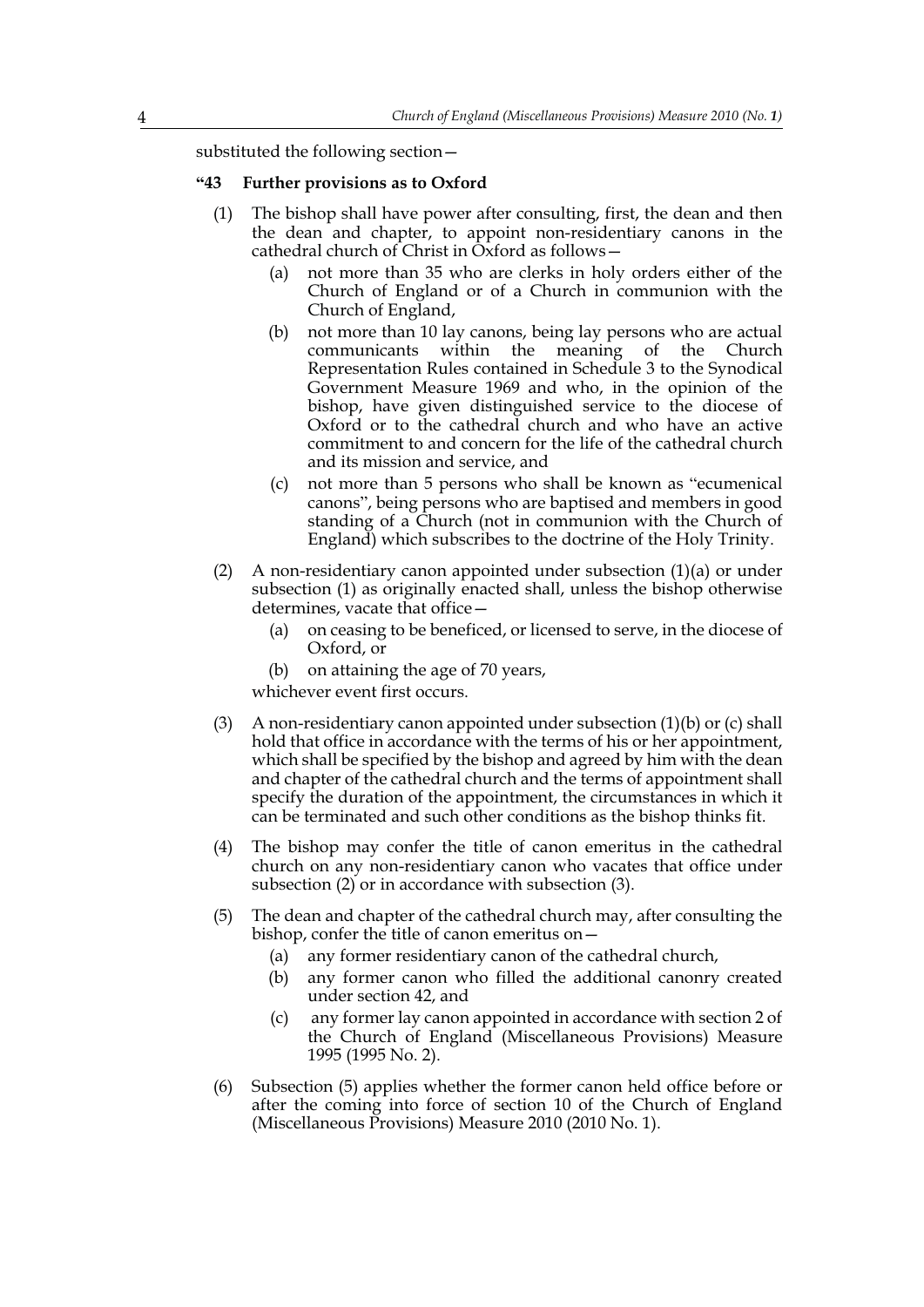- (7) There shall be a college of canons of the cathedral church, the membership of which shall consist of—
	- (a) the dean,
	- (b) every suffragan bishop of the diocese of Oxford,
	- (c) every full-time stipendiary assistant bishop of the diocese,
	- (d) every canon (including any lay canon), and
	- (e) every archdeacon of the diocese.
- (8) The College of Canons shall—
	- (a) receive and consider any report of the dean and chapter relating to the management and activities of the cathedral church, including any financial statement, and
	- (b) discuss such matters concerning the cathedral church as may be raised by any of the members.
- (9) Without prejudice to subsection (8), the rights and duties of nonresidentiary canons and of canons emeriti in the cathedral church shall be determined from time to time by the dean and chapter of the cathedral church with the agreement of the bishop.
- (10) If a question arises whether a Church is in communion with the Church of England for the purposes of subsection (1) that question shall be determined in like manner as it is determined for the purposes of the Overseas and Other Clergy (Ministry and Ordination) Measure 1967 (1967 No. 3).
- (11) In this section "the dean and chapter" means the body consisting of the dean and all the residentiary canons, including the canon who fills the additional canonry created under section 42.".
- (3) The Care of Cathedrals Measure 1990 (1990 No. 2) shall be amended as follows—
	- (a) after section  $2(1)(a)(iii)$  there shall be added the following subparagraph—
		- "(iv) any human remains within the precinct of the cathedral church, or";
	- (b) in section 3(2)(a) after the word "archaeological" there shall be inserted the words "or human";
	- (c) in section  $6(1)(a)(iii)$  after the word "archaeological" there shall be inserted the words "or human";
	- (d) in section 11A(d) after the word "archaeological" there shall be inserted the words "or human"; and
	- (e) in section 13(4) for the words "archaeological remains" there shall be substituted the words "archaeological or human remains".

#### **11 Amendment of Commons Act 2006**

In section 24(9) of the Commons Act 2006 (c. 26), for the words "Church Commissioners" there shall be substituted the words "Diocesan Board of Finance for the diocese in which the land is situated" and any Regulations made under that section shall have effect accordingly.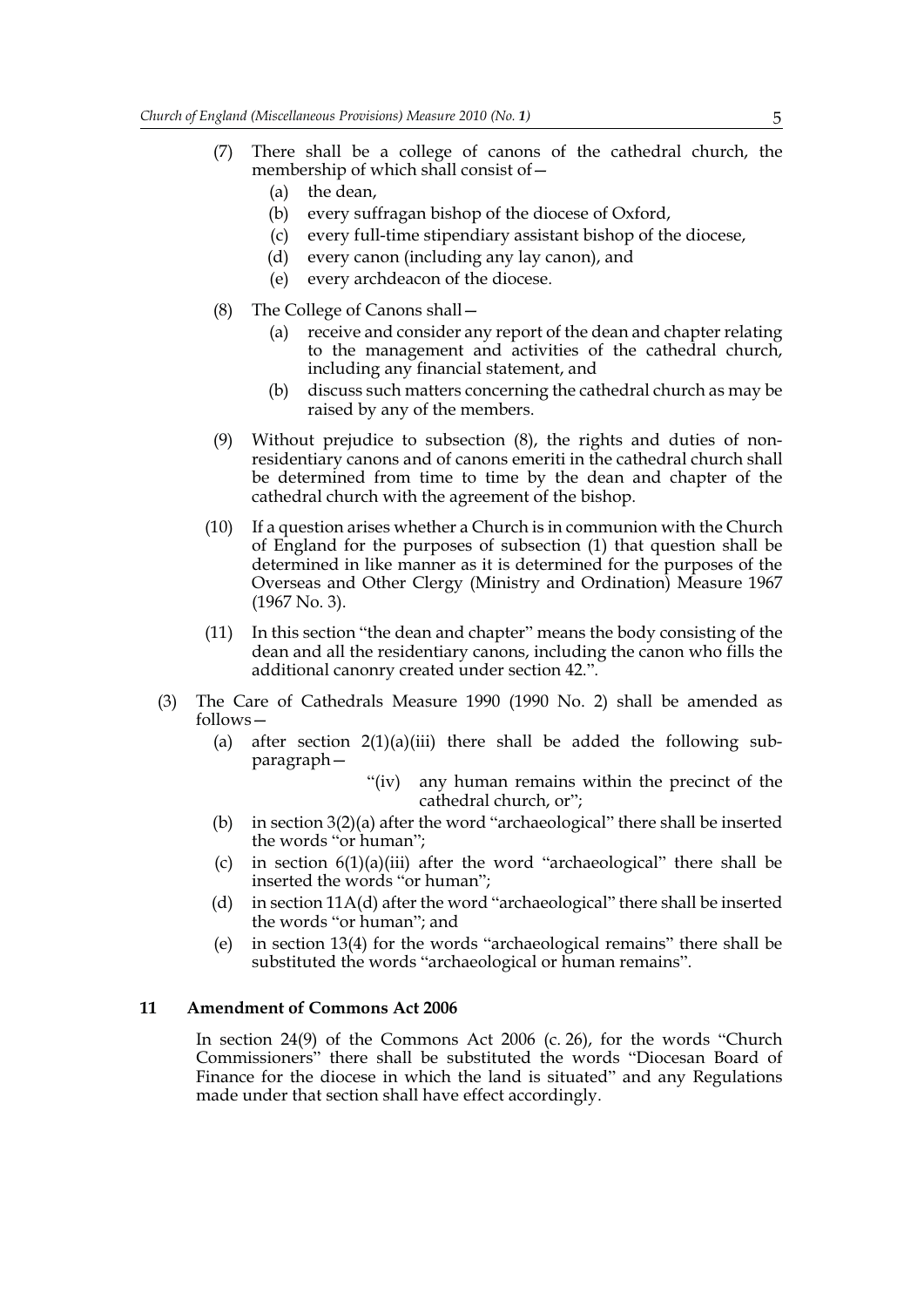# **12 Consequential amendments and repeals**

- (1) In section 1(6) of the Parsonages Measure 1938 (1 & 2 Geo. 6 No. 3)  $-$ 
	- (a) in the definition of "connected person", after the word "bishop," there shall be inserted the words "the registered patron,", after the word "parent," there shall be inserted the word "grandchild," and after the word "concerned" there shall be inserted the words "or of the registered patron"; and
	- (b) in the definition of "qualified surveyor", for the words from "fellow" to "Auctioneers" there shall be substituted the words "person who is a member of the Royal Institution of Chartered Surveyors".
- (2) In section 8(2) and (3) of the Church Property (Miscellaneous Provisions) Measure 1960 (8 and 9 Eliz. 2 No. 1), for the word "Commissioners", in each place where it occurs, there shall be substituted the words "diocesan board of finance".
- (3) In section 76(1) of the Pastoral Measure 1983 (1983 No. 1), for the words from "the Commissioners" to the end of the subsection there shall be substituted the words "the diocesan board of finance under section 14(1) of the New Parishes Measure 1943 or make a declaration under section 14(3B) of that Measure for any of the purposes mentioned in section 13 of that Measure, being purposes falling within the purposes for which the buildings or land are or is held before the grant or declaration".
- (4) The enactments specified in Schedule 2 are hereby repealed to the extent specified in the second column of that Schedule.

#### **13 Citation, commencement and extent**

- (1) This Measure may be cited as the Church of England (Miscellaneous Provisions) Measure 2010.
- (2) This Measure shall come into force on such day as the Archbishops of Canterbury and York shall jointly appoint, and different days may be appointed for different provisions.
- (3) This Measure shall extend to the whole of the provinces of Canterbury and York, except that it shall only extend to the Isle of Man and the Channel Islands in accordance with the following provisions of this section.
- (4) This section and sections 2, 4 and 8 shall extend to the Isle of Man and, if an Act of Tynwald or an instrument made under an Act of Tynwald so provides, sections 3, 5 and 7 shall extend to the Isle of Man subject to such exceptions, adaptations or modifications as may be specified in the Act of Tynwald or instrument.
- (5) This Measure, except sections 2, 5, 8, 10 and 11, may be applied to the Channel Islands as defined in the Channel Islands (Church Legislation) Measures 1931 and 1957, or either of them, in accordance with those Measures.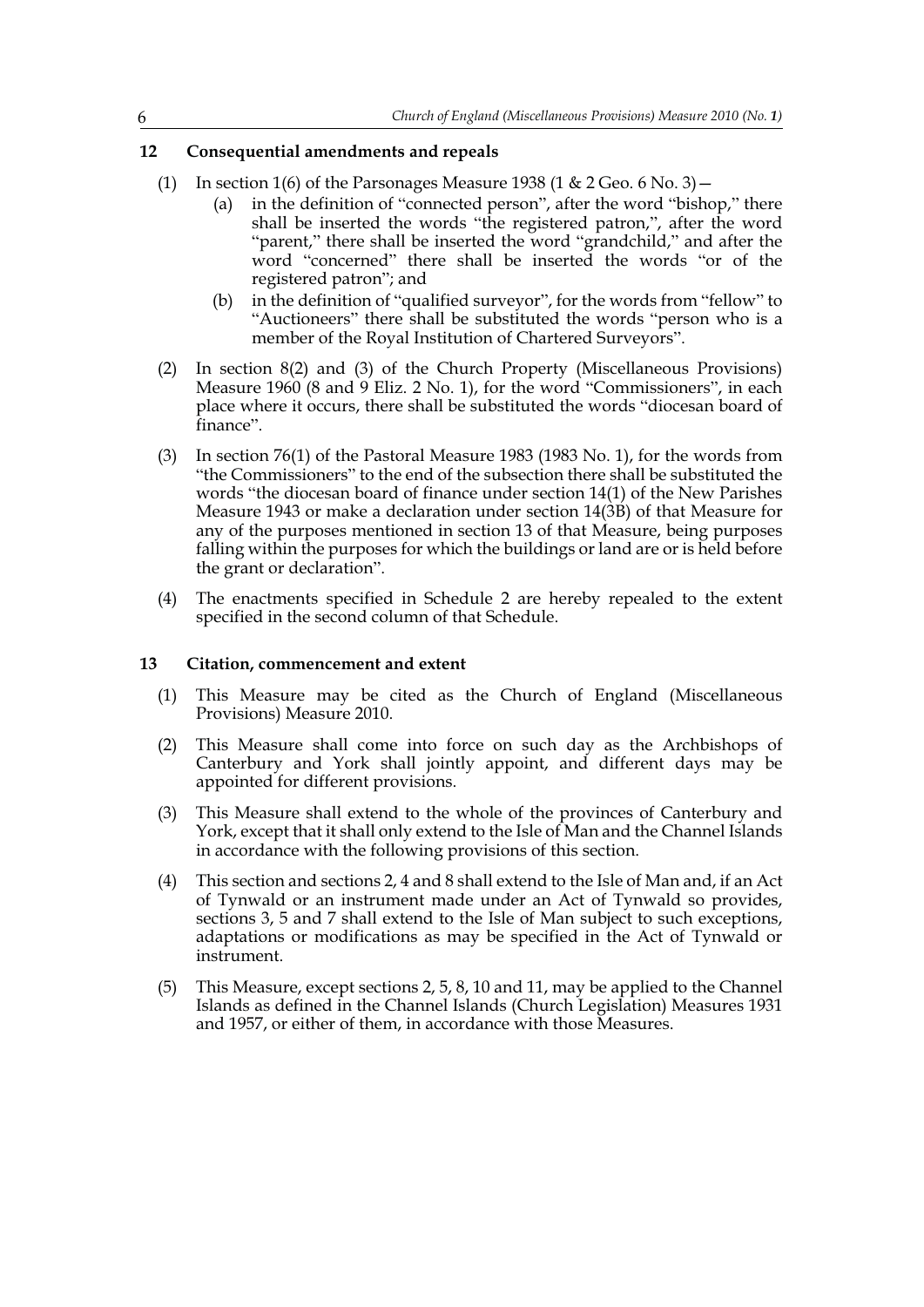# SCHEDULES

#### SCHEDULE 1 Section 1

#### AMENDMENT OF NEW PARISHES MEASURE 1943

- 1 The New Parishes Measure 1943 (6 & 7 Geo. 6 No. 1) shall be amended as follows.
- 2 In section 13—
	- (a) in subsection (1), for the words "The Commissioners" there shall be substituted the words "Subject to subsections (1A) and (1B) below, the diocesan board of finance";
	- (b) after subsection (1), there shall be inserted the following subsections—
		- "(1A) The consent of the Commissioners shall be required to the exercise of any power to purchase buildings or land under subsection (1) unless—
			- (a) no person who is a connected person or a trustee for, or nominee of, a connected person is a party to the proposed transaction, and
			- (b) the person or body in whom or which, under section 16 of this Measure, the buildings or land are or is to vest has obtained and considered a written report on the proposed transaction from a qualified surveyor instructed by and acting exclusively for that person or body and decided that he, she or it is satisfied, having considered the surveyor's report, that the terms on which the transaction are proposed to be made are the best that can reasonably be obtained for that person or body.
		- (1B) In subsection  $(1A)$ 
			- (a) "connected person" means the incumbent, the bishop, the registered patron, any member, officer, agent or employee of the parochial church council of any parish within the benefice in question or of the diocesan board of finance or of the registered patron or the spouse or civil partner or any child, parent, grandparent, grandchild, brother or sister of any such person; and
			- (b) "qualified surveyor" means a person who is a member of the Royal Institution of Chartered Surveyors reasonably believed by the person or body in whom or which the buildings or land are or is to vest to have ability in, and experience of, the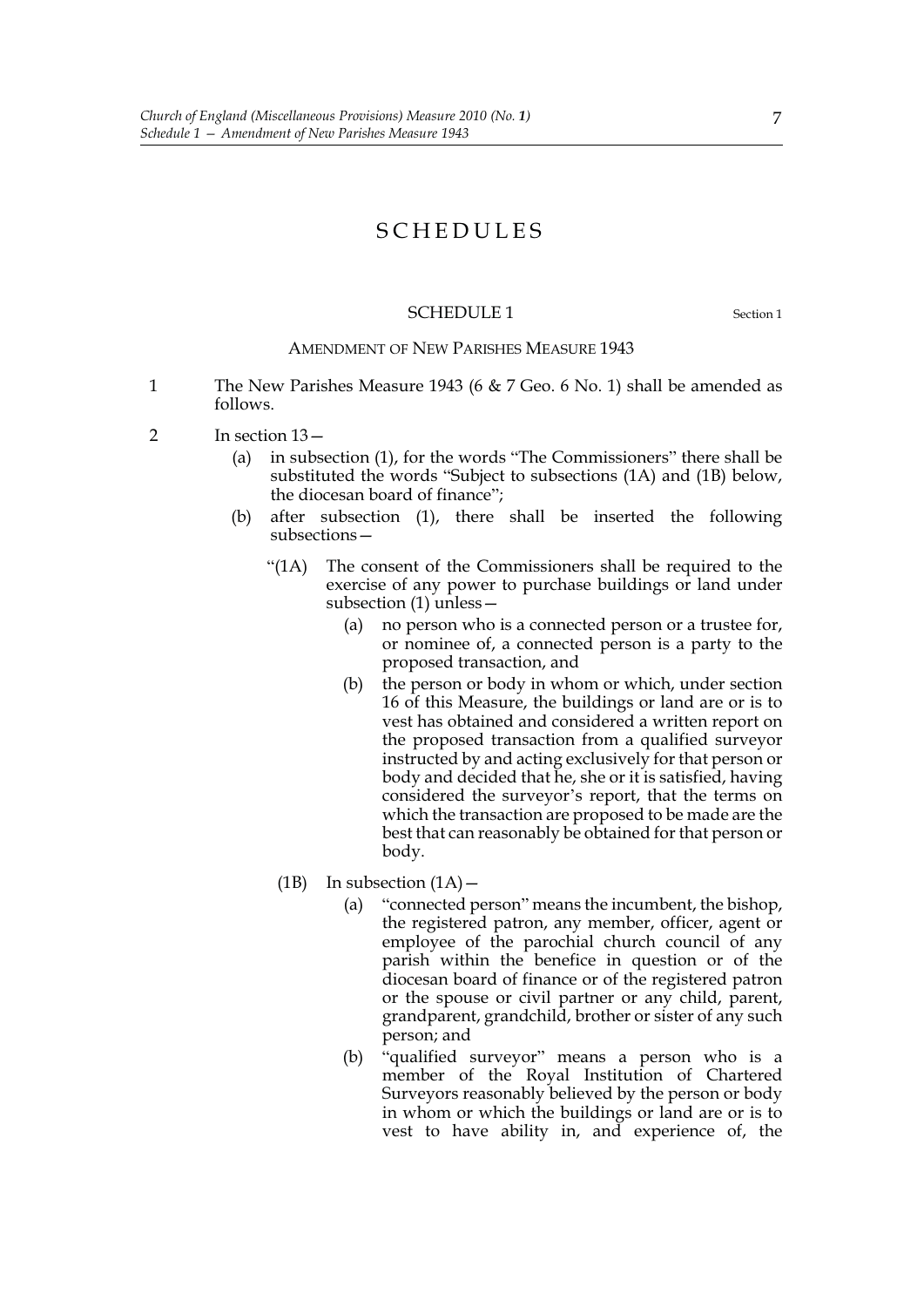valuation of property of the particular kind, and in the particular area, concerned.";

- (c) in subsection (2), for the word "Commissioners" there shall be substituted the words "diocesan board of finance"; and
- (d) subsection (3) shall be omitted."
- 3 In section 14—
	- (a) in subsection (1), for the word "Commissioners", in the first place where it occurs, there shall be substituted the words "diocesan board of finance";
	- (b) in subsection (2), for the words "Church Commissioners" there shall be substituted the words "diocesan board of finance" and for the word "them" there shall be substituted the word "it";
	- (c) in subsection (3), for the word "Commissioners" there shall be substituted the words "diocesan board of finance"; and
	- (d) after subsection (3) there shall be inserted the following subsections—
		- "(3A) The powers conferred by this section to grant buildings or land shall apply to grants to a Parsonages Board for the diocese for the purposes of its functions under the Ecclesiastical Offices (Terms of Service) Measure 2009 (2009 No. 1) as they apply to grants to the diocesan board of finance.
			- (3B) Where any buildings or land vested in the diocesan board of finance are or is to be appropriated to any of the uses specified in section 13(1) the board shall execute a declaration specifying that use and, thereupon, the buildings or land to which the declaration relates shall vest in the incumbent or diocesan authority, as the case may be, in accordance with section 16.".
- 4 In section 15, for the word "Commissioners", in each place where it occurs, there shall be substituted the words "diocesan board of finance" and, in subsection (3), for the word "them" there shall be substituted the word "it" and for the word "are" there shall be substituted the word "is".
- 5 In the heading to section 16, for the word "Commissioners" there shall be substituted the words "diocesan board of finance".
- 6 In section 17—
	- (a) in subsection (1), at the end of paragraph (i) of the Proviso the word "and" shall be omitted, in paragraph (ii) the words "the Commissioners and" and the words after "bishop" shall be omitted, at the end of paragraph (ii) the word "and" shall be added and, at the end of the Proviso, there shall be added the following paragraph—
		- "(iii) where the sale, exchange, appropriation, transfer or reconveyance takes place in the circumstances mentioned in subsection (1A), the consent of the Commissioners";
	- (b) after subsection (1) there shall be inserted the following subsection—
		- "(1A) The circumstances referred to in paragraph (iii) of the Proviso to subsection (1) are that a person who is a connected person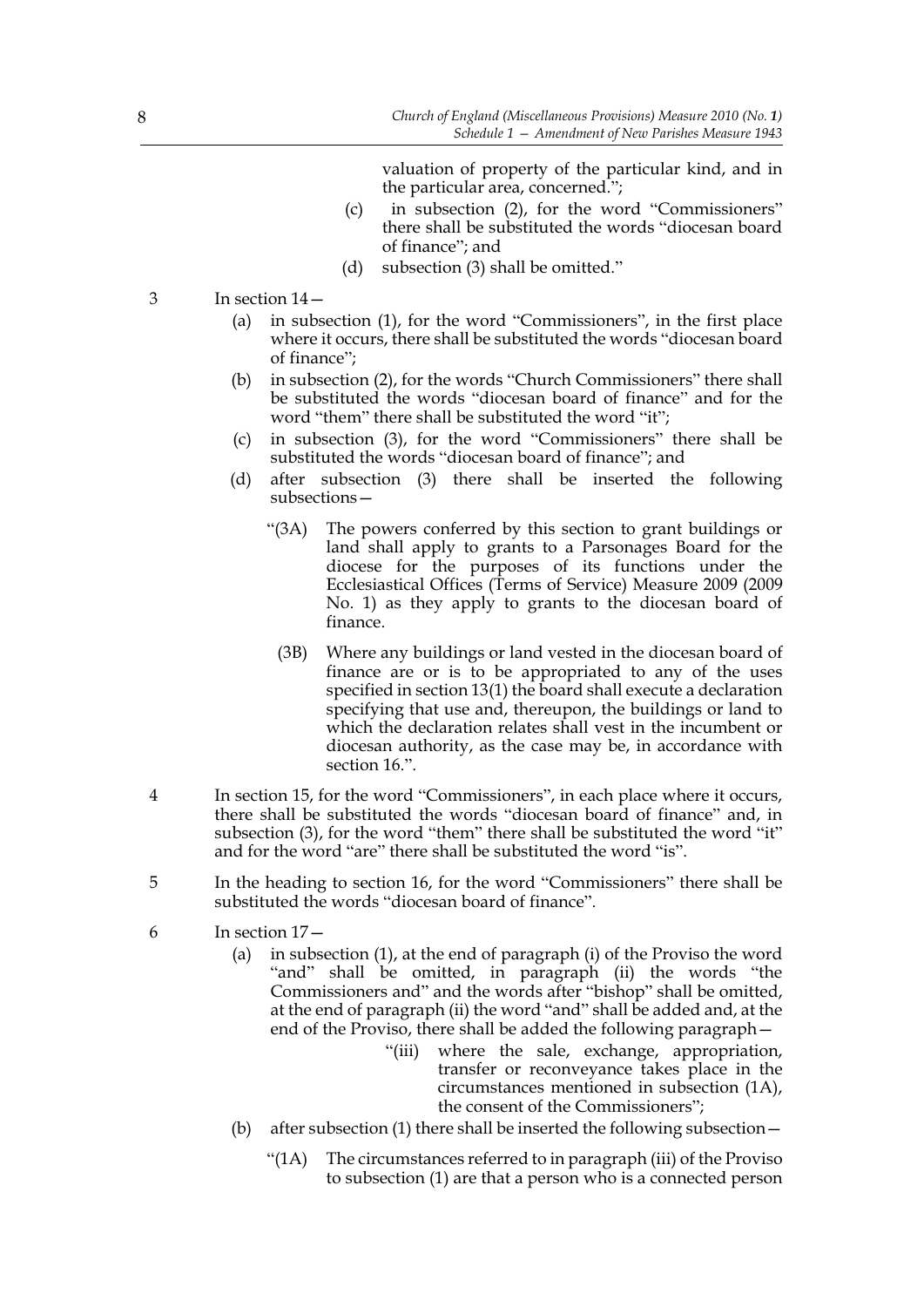within the meaning of section 13(1B) or a trustee for, or nominee of, a connected person is a party to the transaction or that the person or body carrying out the transaction has not obtained and considered a written report on the proposed transaction from a qualified surveyor instructed by and acting exclusively for that person or body or having obtained such a report, has not decided that he, she or it is satisfied, having considered the surveyor's report, that the terms on which the transaction are proposed to be made are the best that can reasonably be obtained for that person or body.";

- (c) subsection (2) shall be omitted;
- (d) in subsection (3)(b), for the words "Commissioners are" there shall be substituted the words "diocesan board of finance is" and for the word "Commissioners", in the second place where it occurs, there shall be substituted the words "diocesan board of finance"; and
- (e) in subsection (4), for the word "Commissioners", in both places where it occurs, there shall be substituted the words "diocesan board of finance" and for the word "them" there shall be substituted the word "it".
- 7 In section 20—
	- (a) for the word "Commissioners", in each place where it occurs, there shall be substituted the words "diocesan board of finance";
	- (b) in subsection (1) for the word "their" there shall be substituted the word "its"; and
	- (c) in subsection (5) for the word "them" there shall be substituted the word "it".
- 8 In section 21—
	- (a) in the heading, for the words "Ecclesiastical Commissioners" there shall be substituted the words "diocesan board of finance";
	- (b) for the word "Commissioners", in both places where it occurs, there shall be substituted the words "diocesan board of finance"; and
	- (c) for the word "their" there shall be substituted the word "its".
- 9 In section 29(1), after the definition of "bishop" there shall be inserted the following definitions—
	- "the expression "Commissioners" means the Church Commissioners;
	- the expression "diocesan board of finance" means the diocesan board of finance for the diocese in which the property in question is situated;".
- 10 In section 31, for the words "the Commissioners" there shall be substituted the words "the diocesan board of finance".